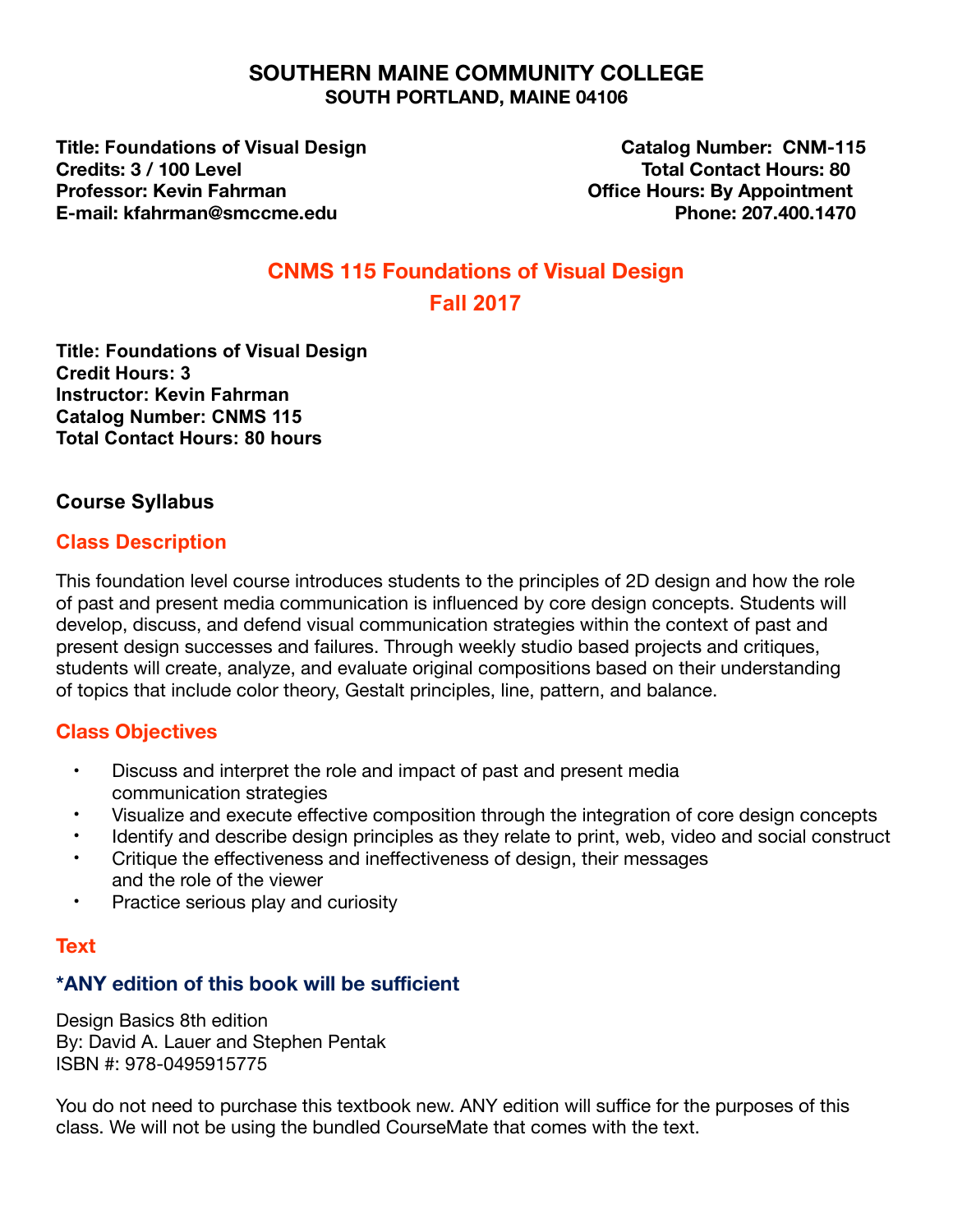# **Course Grading**

Studio Exercises & Quizes: 20% Midterm: 15% Final: 15% Projects 1-13: 30% Participation & Attendance: 10% Paper: 10% (The paper assignment will require a visit to the Portland Museum of Art or other instructor approved museum).

# **Course Materials/Expenses**

See the "Course Materials & Expenses" link.

# **Student Evaluation and Grading**

Student's work will be evaluated on their knowledge and practice of the on line resources, reading, quizzes and design projects; contribution to class discussion and the quality of production skills (this includes technical and aesthetic concerns.) In addition, grading and evaluation will include attention to deadlines and requirements specific to the assignments.

Spelling and grammar count throughout all the components of this course: quizzes, exams, projects, and discussion board postings.

# **Grading Scale (as stated in college handbook)**

93-100 : A 90-92 : A-87-89 : B+ 83-86 : B 80-82 : B- $77-79: C+$ 73-76 : C 70-72 : C- $67-69: D+$ 60-66 : D  $0 - 59 : F$ 

# **Grading Criteria**

Midterm and Final grades will be based on a scale of 100. The requirements for each project and in class exercise will be broken down and explained in greater detail when the project is assigned. Your grades will be based on how well you fulfill the technical and aesthetic requirements.

# **Contact**

Kevin Fahrman E-mail: [kfahrman@smccme.edu](mailto:kfahrman@smccme.edu) Office Location: No Office Phone: 207-400-1470 Office Hours: By appointment Class FaceBook Page:<https://www.facebook.com/pages/CNMS-115/226112684119277>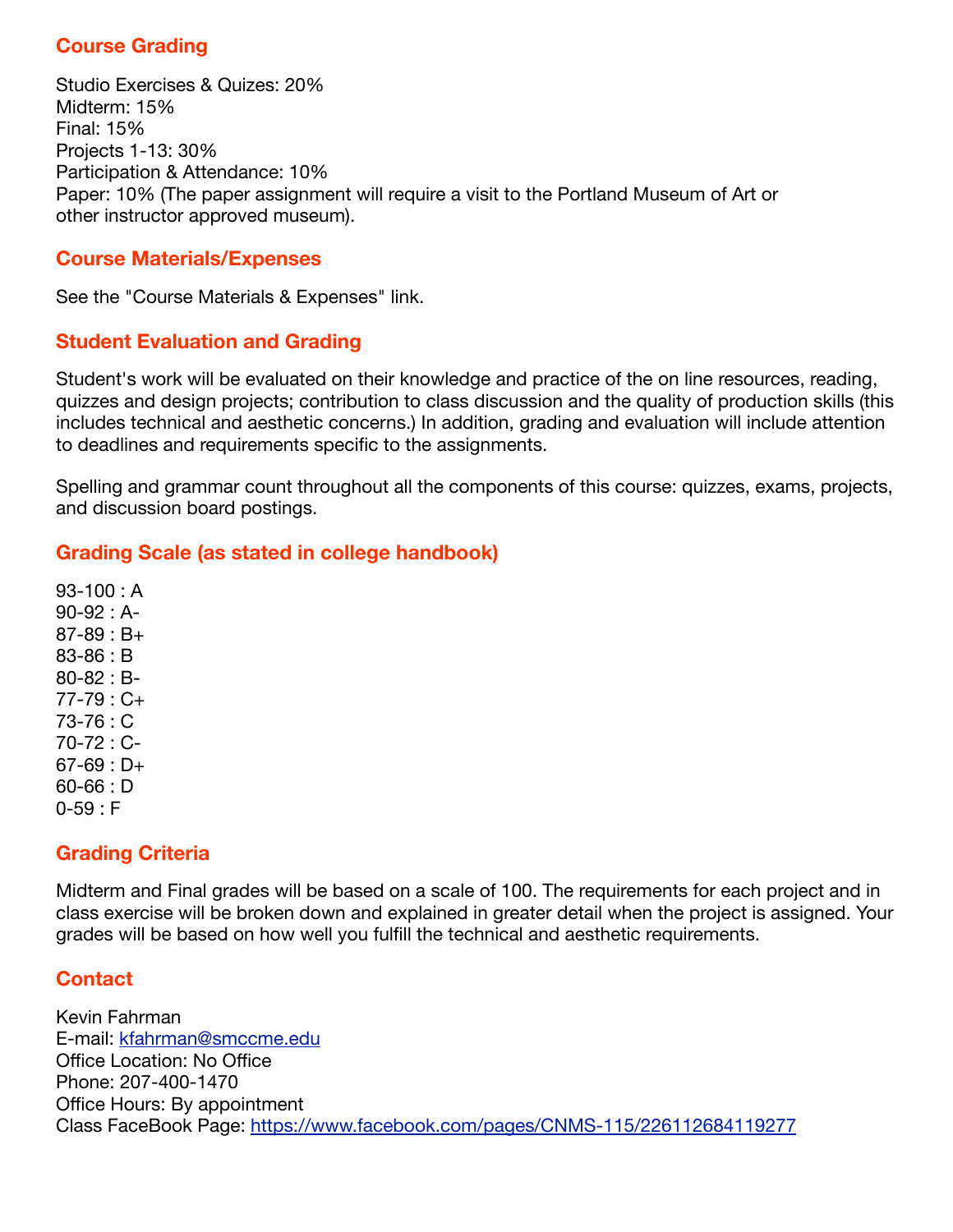# **Attendance & Missed/Late Work Policy**

You are required, as stated in the college handbook, to attend all classes. If you miss 3 consecutive classes your grade will become an AF and the date of your last attendance will be reported. Participation and Attendance is part of your overall grade. If you miss 3 or more non consecutive classes, excused or unexcused, then consequences will be at the professor's discretion. Work submitted late will be graded on a reduced point value scale; after 2 weeks work will not be accepted. If class is cancelled due to faculty or storm cancellation then alternate course and/or studio time will be made available. This may be via online instruction or additional in studio availability.

# **Early Warning Progress Report**

At week 5, student progress will be assessed on the basis of attendance, submitted work and participation. If you are assessed at an "unsatisfactory" level, you, your advisor, and your department chair will receive a letter regarding your progress. You will be required to meet with your professor and also your advisor so that you can better prepare yourself for the remainder of the semester.

#### **End-of-Course Evaluation**

In order to gain access to final course grades, students must complete evaluations for each course attended at SMCC. Evaluations are submitted online and can be accessed through the student portal site. Students can access the course evaluation report beginning two weeks before the end of classes. The deadline for submission of evaluations occurs 24 hours after the last day of classes each semester. Instructors will announce when the online course evaluation is available.

#### **ADA Syllabus Statement**

Southern Maine Community College is an equal opportunity/affirmative action institution and employer. For more information, please call 207-741-5798. If you have a disabling condition and wish to request accommodations in order to have reasonable access to the programs and services offered by SMCC, you must register with the disability services coordinator, Mark Krogman, who can be reached at 741-5629. There will be some documentation for your teachers that must be supplied before accommodations can be given. Further information about services for students with disabilities and the accommodation process is available upon request at this number.

#### **SMCC Pay-for-Print Policy**

Students can print 150 pages per semester free of charge. If you print over 150 pages, you will be charged 10 cents per page to your student billing account for tuition and fees. Leftover pages from each semester will not be rolled over to the following semester. The College's pay-for-print system monitors printing on all public printers (i.e. those in general access labs, library printers, the Academic Achievement Center, Noisy Lounge and technology labs). Each time you log-in to the system, the print station displays the remaining print quota. Once the printing quota has been exceeded, users will be charged \$ 0.10 per page or \$.05 per side if the printer prints on both sides on their student accounts on a monthly basis. Color printouts will be charged at 11 page units. This means each color printout will count as 11 pages toward the quota and will cost \$1.10.

# **Add-Drop Policy**

Students who drop a course during the one-week "add/drop" period in the fall and spring semesters and the first three days of summer sessions receive a 100% refund of the tuition and associated fees